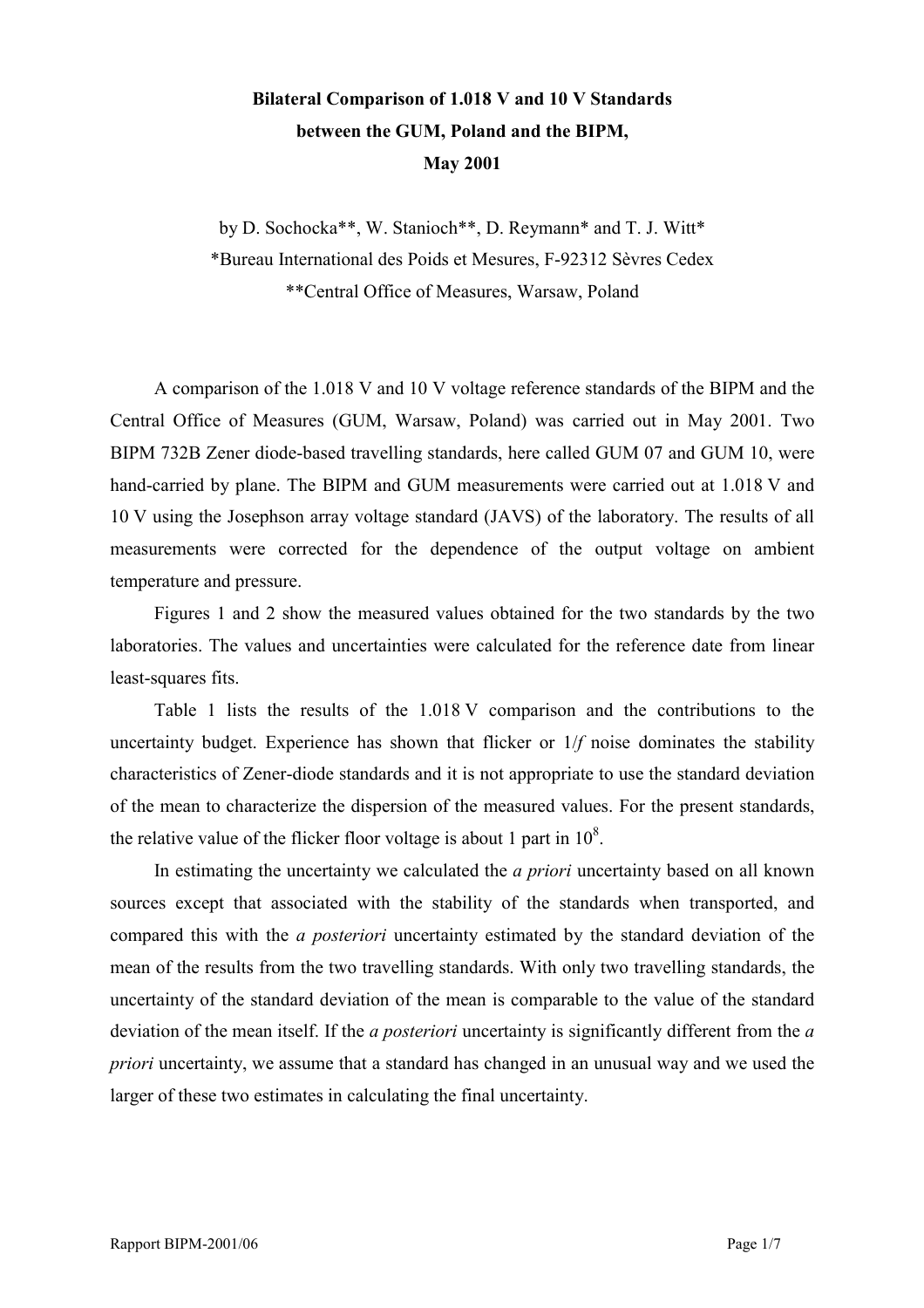In Table 1, the following elements are listed:

- (1) the predicted value  $U_{Z\text{GUM}}$  of each Zener, computed using a linear least squares fit to all of the data from the GUM and referenced to the mean date of the GUM's measurements;
- (2) the Type A uncertainty arising from instability of the Zener, computed as the standard uncertainty of the predicted value from the linear drift model, or an estimate of the 1/*f* noise voltage level;
- (3) the uncertainty component arising from the measuring equipment of the GUM. This uncertainty is completely correlated between the different Zeners used for a comparison;
- (4-6) the corresponding quantities for the BIPM;
- (7) the uncertainty due to the combined effects of the uncertainties of the pressure and temperature coefficients and to the difference of the mean pressures and temperatures in the participating laboratories; although the same equipment is used to measure the coefficients for all Zeners, the uncertainty is dominated by the Type A uncertainty of each Zener, so that the final uncertainty can be considered as uncorrelated among the different Zeners used in a comparison;
- (8) the difference ( $U_Z$ <sub>GUM</sub>  $U_Z$ <sub>BIPM</sub>) for each Zener, and
- (9) the uncorrelated part of the uncertainty;
- (10) the result of the comparison, which is a weighted mean of the differences of the calibration results for the different standards. A weighted mean was chosen because Zener GUM 10 was unusually unstable during the GUM return measurements: the weight of each difference was set to be inversely proportional to the square of its Type A uncertainty;

the uncertainty of the transfer, estimated by two methods;

- (11) the *a priori* uncertainty, which is the standard deviation of the mean value of the results from the different Zeners, counting only the uncorrelated uncertainties of the individual results;
- (12) the *a posteriori* uncertainty, which is the standard deviation of the mean of the different results;
- (13) the correlated part of the uncertainty;

and

(14) the total uncertainty of the comparison, which is the root-sum-square of the correlated part of the uncertainty and of the larger of (11) and (12).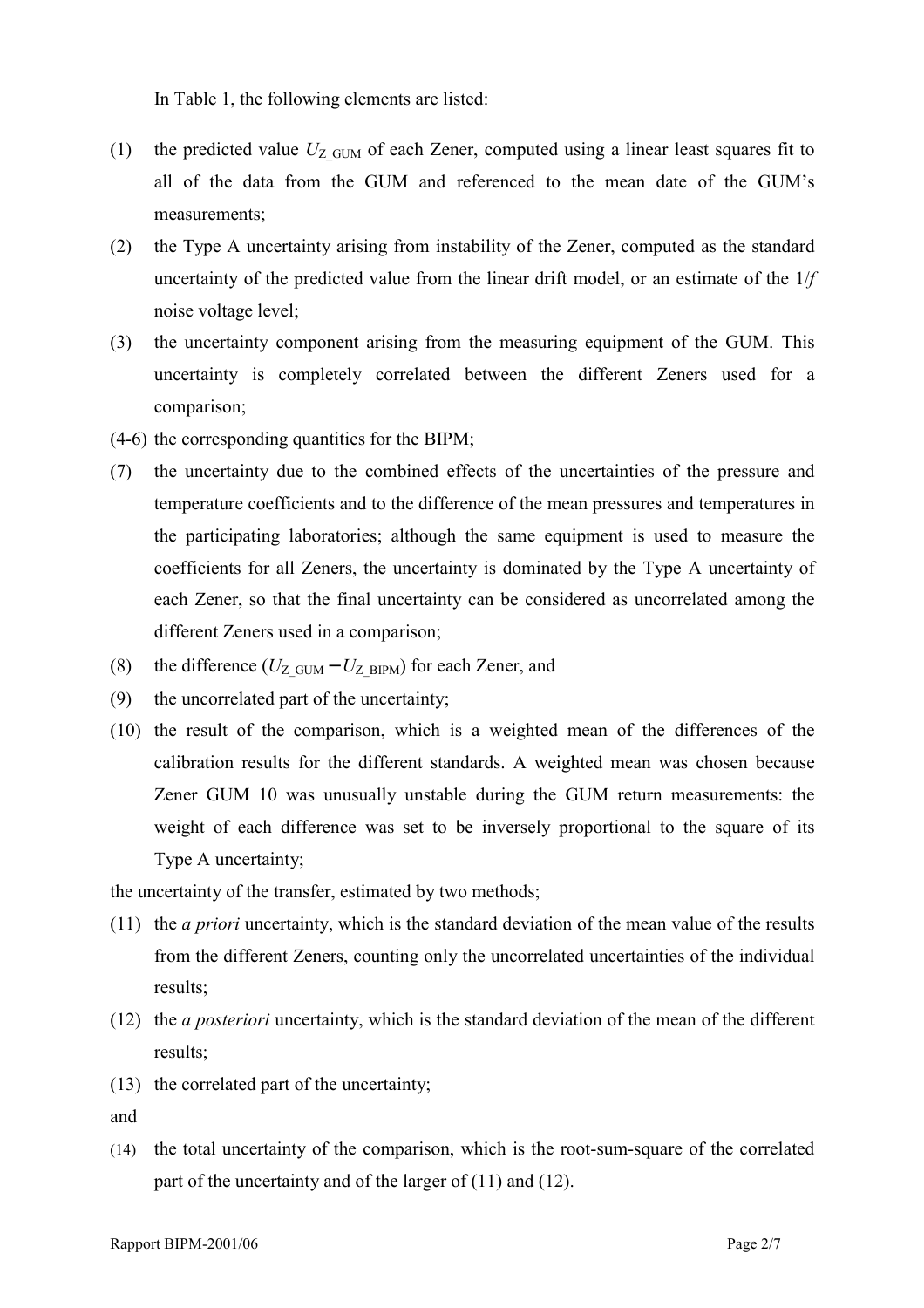Table 2 lists the same information for the 10 V comparison, apart from part (10), where the result of the comparison is the simple mean of the differences of the calibration results for the different standards.

Tables 3 and 4 summarize the uncertainties due to the measuring equipment of the GUM and of the BIPM, respectively.

The final results of the comparison are presented as the differences between the values assigned by each laboratory to a 1.018 V and a 10 V standard. The difference between the value assigned by the GUM at the GUM,  $U_{\text{GUM}}$ , and that assigned by the BIPM at the BIPM,  $U_{\text{BIPM}}$ , for a 1.018 V standard on the reference date is

$$
U_{\text{GUM}(1.018 \text{ V})} - U_{\text{BIPM}(1.018 \text{ V})} = 0.000 \text{ }\mu\text{V}; u_c = 0.038 \text{ }\mu\text{V} \text{ on } 2001/05/07,
$$

where  $u_c$  is the combined standard uncertainty,

and for a 10 V standard on the reference date is

 $U_{\text{GUM}(10 \text{ V})} - U_{\text{BIPM}(10 \text{ V})} = -0.06 \text{ }\mu\text{V}; u_{\text{c}} = 0.13 \text{ }\mu\text{V}$  on 2001/05/07.

The result of the 10 V comparison is very satisfactory. The result of the 1.018 V comparison is less significant because of the instability in the 1.018 V output of Zener GUM 10. Using only the result of Zener GUM 07, a difference of 1 part in  $10^8$  would have been obtained, the uncertainty being of the order of 3.5 parts in  $10^8$ .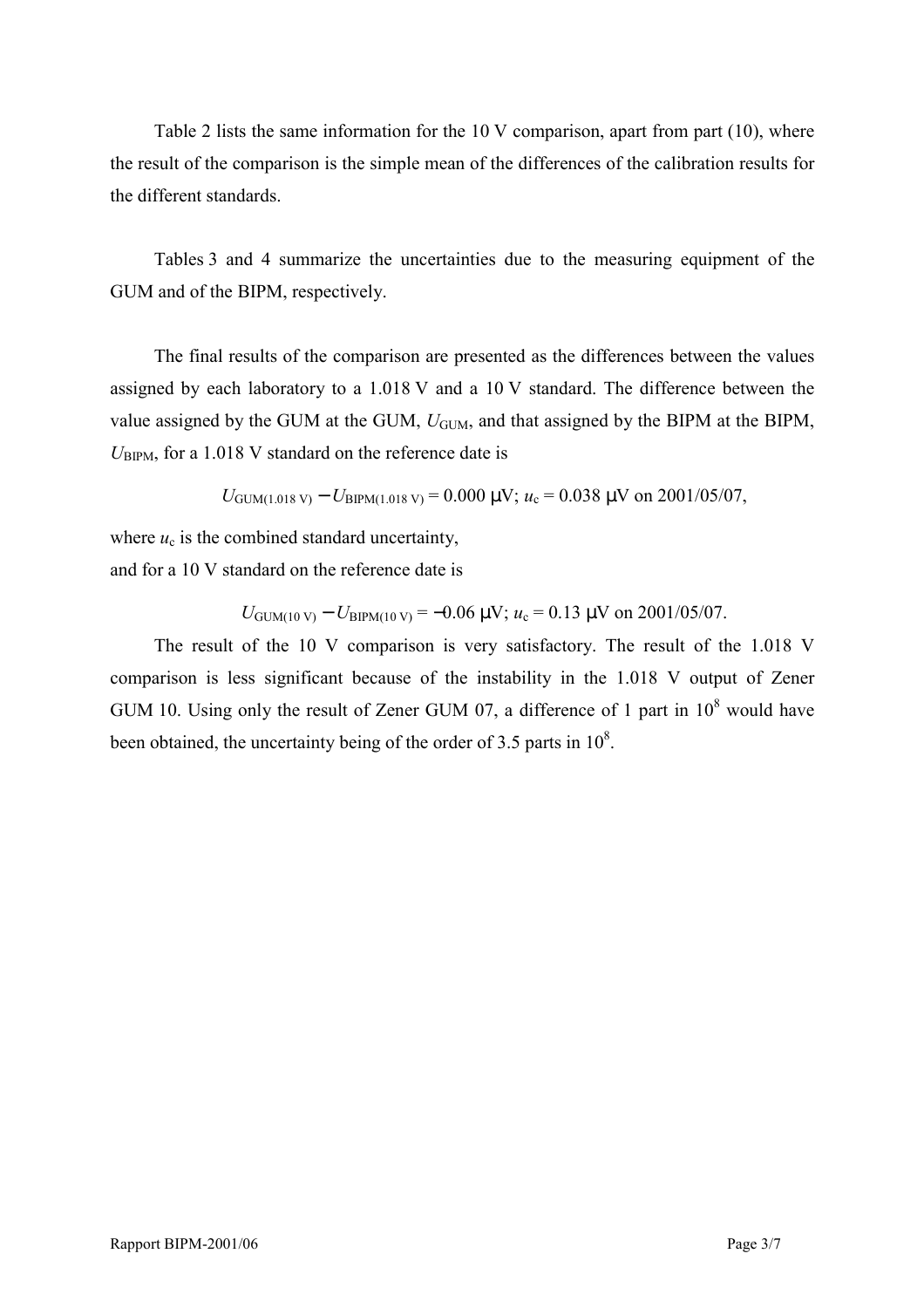

Figure 1. Voltage of GUM 07 as a function of time, with linear least-squares fits to the measurements in each laboratory



Figure 2. Voltage of GUM 10 as a function of time, with linear least-squares fits to the measurements in each laboratory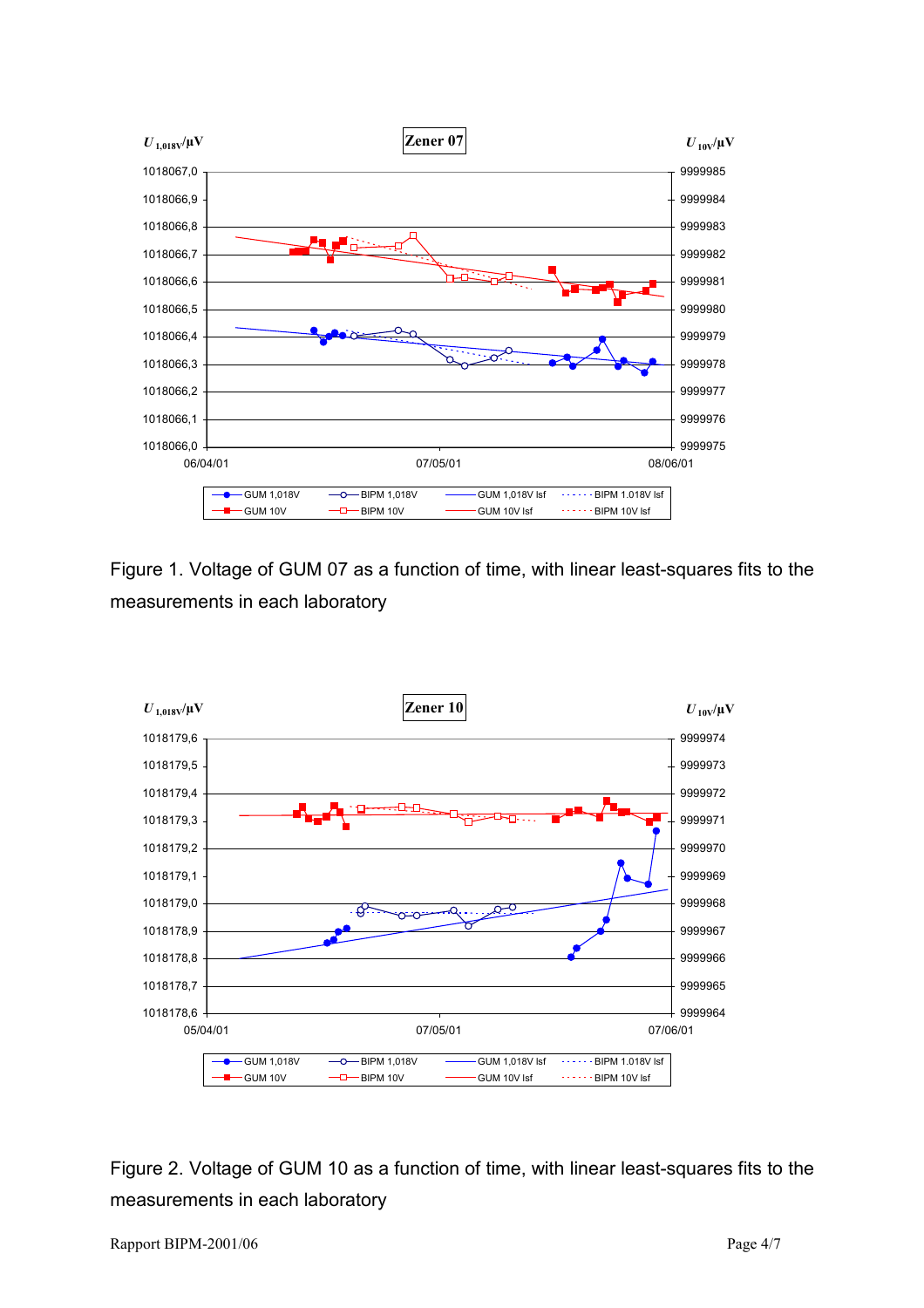Table 1. Results of the GUM(Poland)/BIPM bilateral comparison of 1.018 V standards using two Zener travelling standards: reference date 7 May 2001. Uncertainties are 1  $\sigma$  estimates. The uncorrelated uncertainty is  $w = [r^2 + t^2 + v^2]^{1/2}$ , the expected transfer uncertainty is  $x = [w_{07}^2 + w_{10}^2]^{-1/2}$  (corresponding to the weighted mean) and the correlated uncertainty is  $y = [s^2 + u^2]^{1/2}.$ 

|                |             |                                                              | <b>GUM 07</b> | <b>GUM 10</b> |                   |
|----------------|-------------|--------------------------------------------------------------|---------------|---------------|-------------------|
| 1              | <b>GUM</b>  | $(U_{Z\text{ GUM}} - 1.018 \text{ V})/\mu\text{V}$           | 66.369        | 178.910       |                   |
| $\overline{2}$ |             | Type A uncertainty/ $\mu$ V                                  | 0.010         | 0.044         | $\mathbf{r}$      |
| 3              |             | equipment uncertainty/ $\mu$ V                               |               | 0.030         | $\mathcal{S}_{0}$ |
| $\overline{4}$ | <b>BIPM</b> | $(U_{Z_BIPM} - 1.018 \text{ V})/\mu\text{V}$                 | 66.360        | 178.967       |                   |
| 5              |             | Type A uncertainty/ $\mu$ V                                  | 0.015         | 0.010         | $\boldsymbol{t}$  |
| 6              |             | equipment uncertainty/ $\mu$ V                               |               | 0.005         | $\boldsymbol{u}$  |
| 7              |             | pressure and temperature<br>corrections uncertainty/ $\mu$ V | 0.002         | 0.001         | $\mathcal{V}$     |
| 8              |             | $(U_{Z\text{ GUM}}-U_{Z\text{ BIPM}})/\mu V$                 | 0.009         | $-0.057$      |                   |
| 9              |             | Uncorrelated uncertainty/ $\mu$ V                            | 0.018         | 0.045         | $\mathcal W$      |
| 10             |             | $<$ $U_{\rm GUM}$ – $U_{\rm BIPM}$ $>$ / $\mu {\rm V}$       |               | 0.000         |                   |
| 11             |             | expected transfer uncertainty/ $\mu$ V                       |               | 0.017         | $\mathcal{X}$     |
| 12             |             | $s_M$ of difference for two Zeners/ $\mu$ V                  |               | 0.022         |                   |
| 13             |             | correlated uncertainty/ $\mu$ V                              |               | 0.030         | $\mathcal{Y}$     |
| 14             |             | comparison total uncertainty/ $\mu$ V                        |               | 0.038         |                   |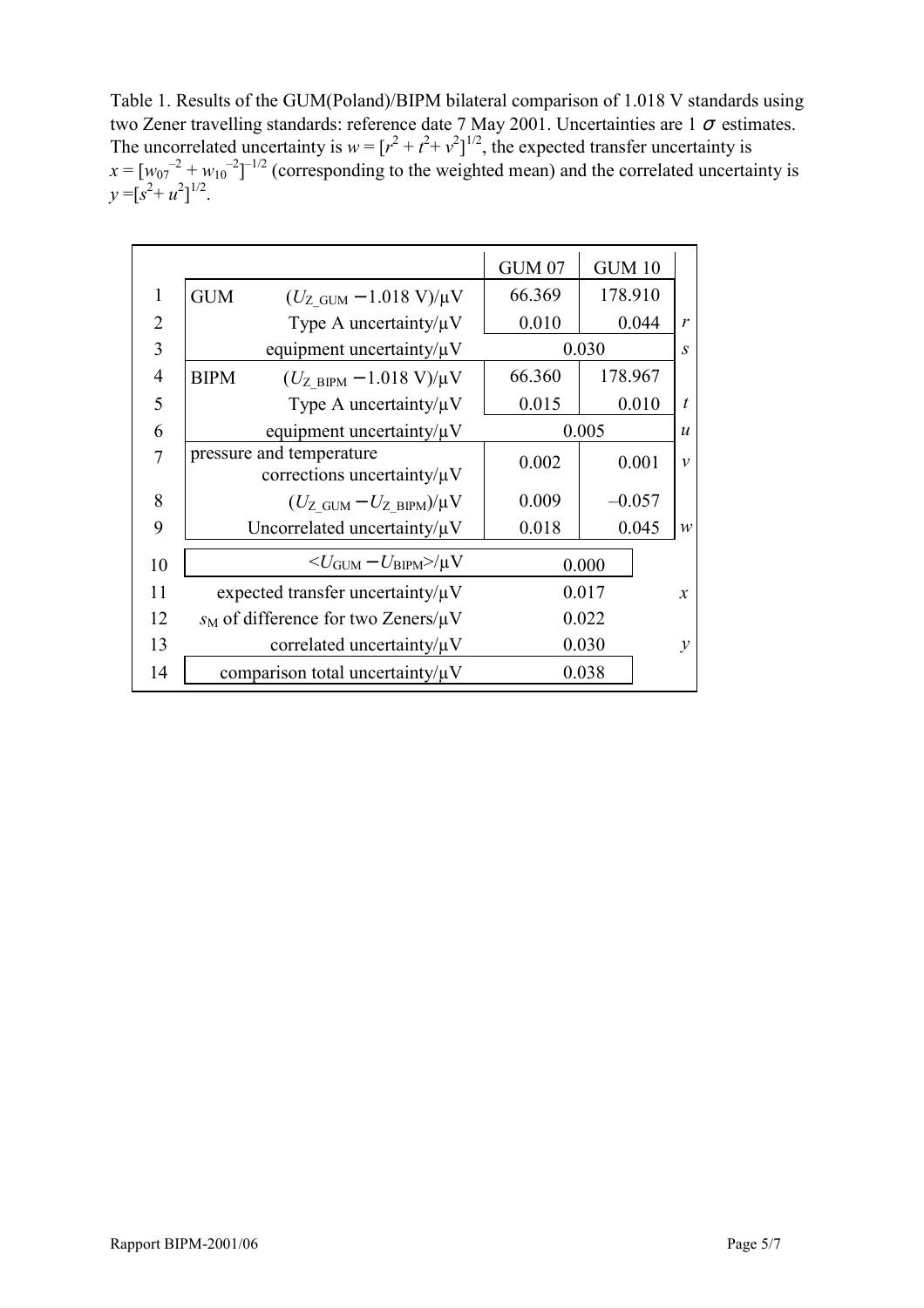Table 2. Results of the GUM(Poland)/BIPM bilateral comparison of 10 V standards using two Zener travelling standards: reference date 7 May 2001. Uncertainties are 1  $\sigma$  estimates. The uncorrelated uncertainty is  $w = [r^2 + t^2 + v^2]^{1/2}$ , the expected transfer uncertainty is  $x = [w_{07}^2 + w_{10}^2]^{1/2}/2$  and the correlated uncertainty is  $y = [s^2 + u^2]^{1/2}$ .

|                |             |                                                              | <b>GUM 07</b> | <b>GUM 10</b> |                  |
|----------------|-------------|--------------------------------------------------------------|---------------|---------------|------------------|
| 1              | <b>GUM</b>  | $(U_{Z \text{ GUM}} - 10 \text{ V})/\mu\text{V}$             | $-18.40$      | $-28,75$      |                  |
| 2              |             | Type A uncertainty/ $\mu$ V                                  | 0.10          | 0.10          | $\mathbf{r}$     |
| 3              |             | equipment uncertainty/ $\mu$ V                               | 0.03          |               | $\boldsymbol{S}$ |
| $\overline{4}$ | <b>BIPM</b> | $(U_{Z\text{ BIPM}} - 10 \text{ V})/\mu\text{V}$             | $-18.32$      | $-28.70$      |                  |
| 5              |             | Type A uncertainty/ $\mu$ V                                  | 0.17          | 0.10          | $\boldsymbol{t}$ |
| 6              |             | equipment uncertainty/ $\mu$ V                               | 0.01          |               | $\boldsymbol{u}$ |
| 7              |             | pressure and temperature<br>corrections uncertainty/ $\mu$ V | 0.01          | 0.01          | $\mathcal{V}$    |
| 8              |             | $(U_{Z\text{ GUM}}-U_{Z\text{ BIPM}})/\mu V$                 | $-0.08$       | $-0.05$       |                  |
| 9              |             | uncorrelated uncertainty/ $\mu$ V                            | 0.20          | 0.14          | $\mathcal W$     |
| 10             |             | $U_{\text{GUM}} - U_{\text{BIPM}}$ $>$ / $\mu$ V             | $-0.06$       |               |                  |
| 11             |             | expected transfer uncertainty/ $\mu$ V                       |               | 0.12          | $\mathcal{X}$    |
| 12             |             | $s_M$ of difference for two Zeners/ $\mu$ V                  |               | 0.02          |                  |
| 13             |             | correlated uncertainty/ $\mu$ V                              | 0.03          |               | $\mathcal{Y}$    |
| 14             |             | comparison total uncertainty/ $\mu$ V                        |               | 0.13          |                  |
|                |             |                                                              |               |               |                  |